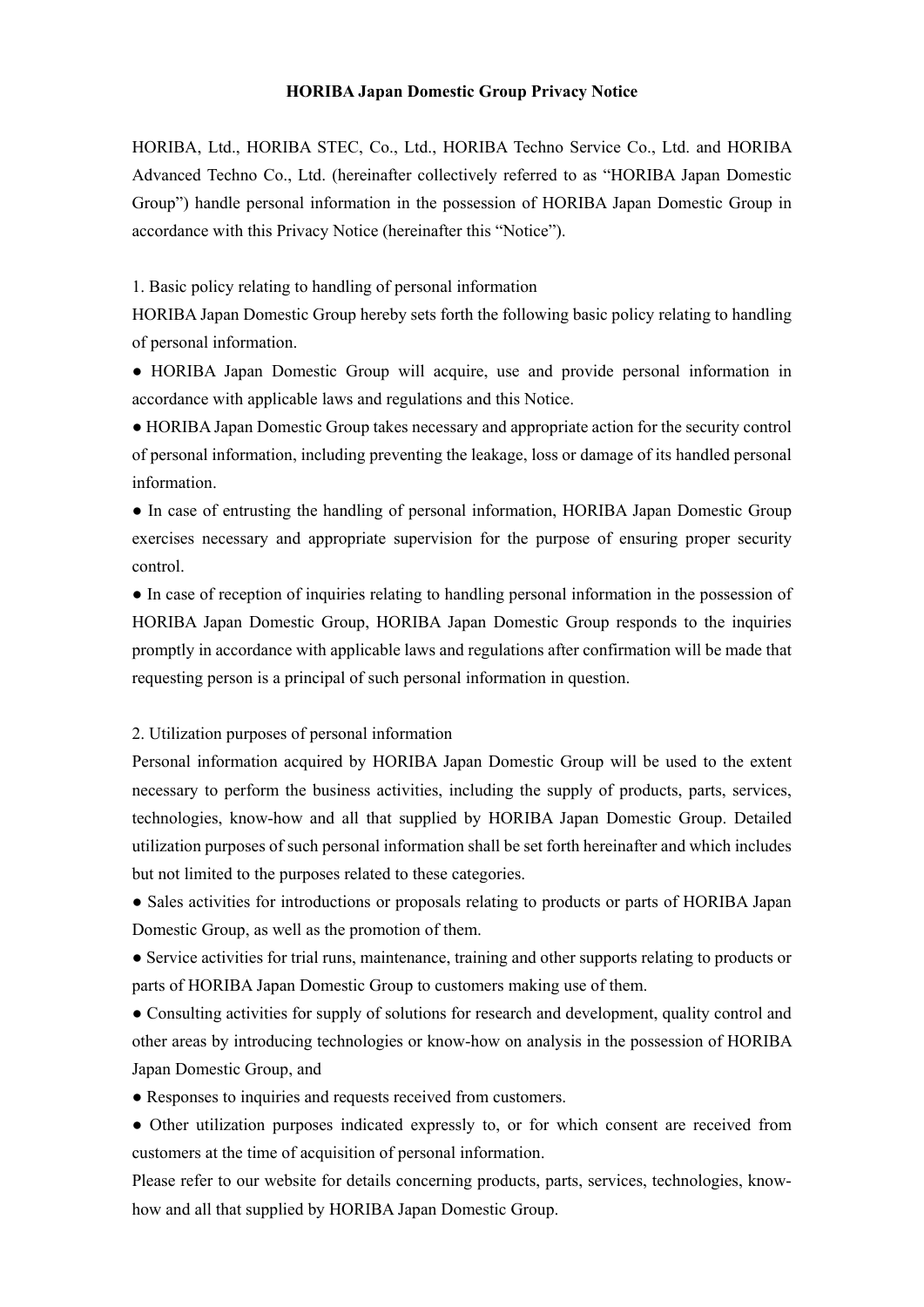## 3. Third-party provision

Except for cases described below in "4. Entrustment" and "5. Joint utilization" and other cases where there is no requirement of obtaining principal's consent under applicable laws and regulations, HORIBA Japan Domestic Group may provide personal information to clients, dealers, etc. (hereinafter "Clients") upon obtaining prior principle's consent. In case of providing personal information of customers to third party in foreign countries, HORIBA Japan Domestic Group takes necessary actions for protection of the personal information in accordance with applicable laws and regulations.

#### 4. Entrustment

HORIBA Japan Domestic Group may entrust a whole or part of the handling of personal information to Clients to the extent necessary to achieve the purposes stipulated in the aforementioned "2. Utilization purposes of personal information". In such cases, HORIBA Japan Domestic Group selects the party who meets the requirements in accordance with the internal rule of HORIBA Japan Domestic Group, and also exercises necessary and appropriate supervision over the said Clients in accordance with applicable laws and regulations.

#### 5. Joint utilization

HORIBA Japan Domestic Group may use names, sexes, contact details (addresses, telephone numbers, e-mail addresses, etc.), places of employment, departmental affiliation, official positions, information concerning purchased products or services, inquiry histories and other required personal information, jointly with our affiliates in Japan or overseas to the extent necessary to achieve the purposes stipulated in the aforementioned "2. Utilization purposes of personal information".

[Party who is responsible for management of personal information] HORIBA, Ltd.

6. Procedures for personal information disclosure, etc.

(1) With regard to personal information in the possession of HORIBA Japan Domestic Group, any person who wishes to receive notification of utilization purposes, disclose, correct, add or delete the contents of, cease the utilization of, erase, and cease the third-party provision of the personal information or take other actions, may direct the said requests to the Personal information protection inquiries desk listed below.

(2) In preparing to provide notification of utilization purposes, disclose information contents or engage in other responses, subsequent to submission from the requesting person or a representative of that person of the required matters on a prescribed format, HORIBA Japan Domestic Group will be made in accordance with applicable laws and regulations as far as HORIBA Japan Domestic Group could confirm whether requesting person is a principal or its representative. In such cases, there may be cases where HORIBA Japan Domestic Group asks to pay actual expenses of the said responses.

(3) In cases where responding to the requested contents is deemed to threaten infringement upon applicable laws or regulations, where conspicuous obstructions may occur in the business